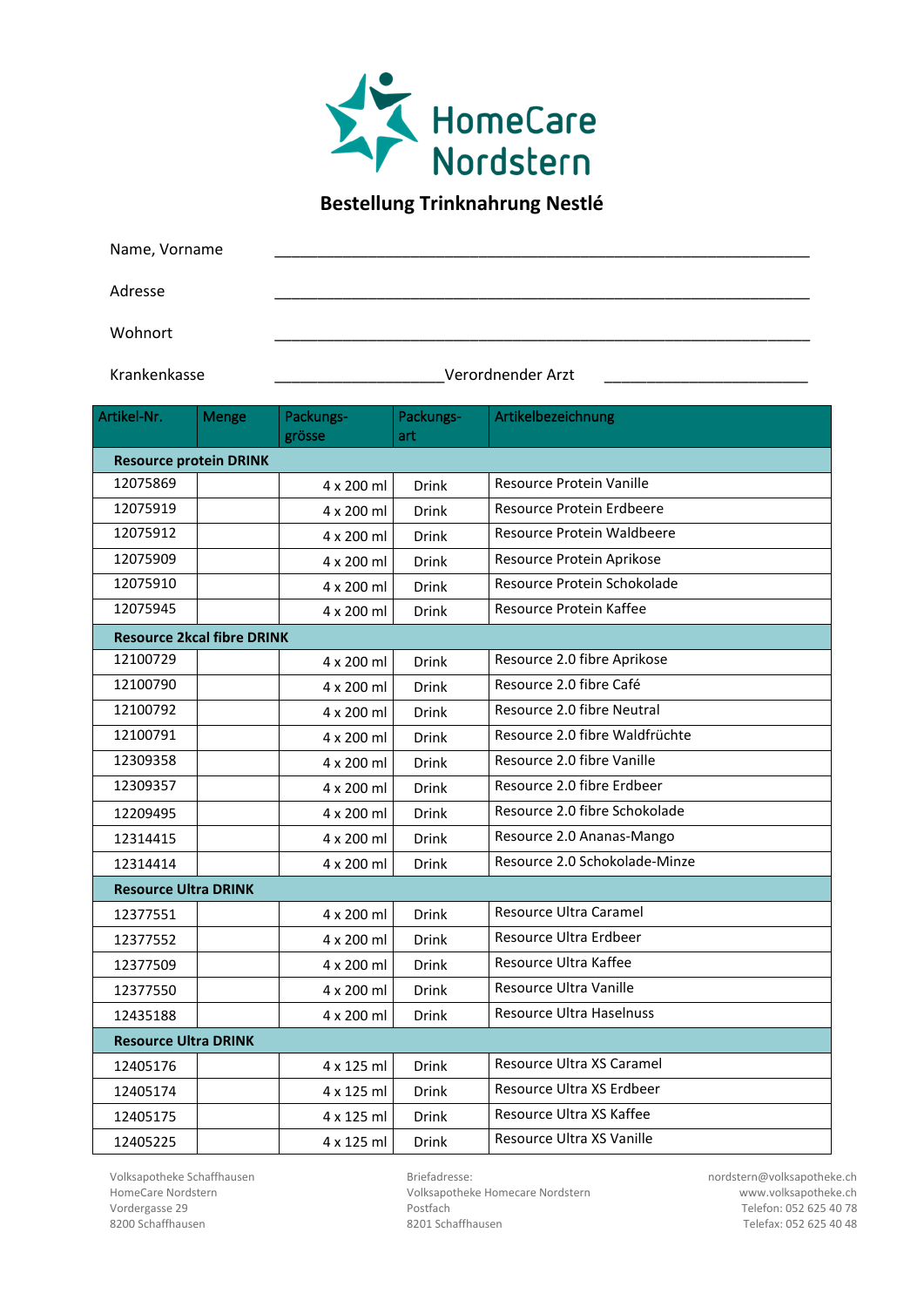

| Artikel-Nr.                         | <b>Menge</b> | Packungs-<br>grösse | Packungs-<br>art | Artikelbezeichnung                         |  |
|-------------------------------------|--------------|---------------------|------------------|--------------------------------------------|--|
| <b>Resource Ultra DRINK</b>         |              |                     |                  |                                            |  |
| 12454848                            |              | 4 x 200 ml          | <b>Drink</b>     | Resource Ultra Fruit Orange                |  |
| 12454847                            |              | 4 x 200 ml          | <b>Drink</b>     | Resource Ultra Fruit Apfel                 |  |
| 12454871                            |              | 4 x 200 ml          | Drink            | Resource Ultra Fruit Ananas                |  |
| 12454866                            |              | 4 x 200 ml          | <b>Drink</b>     | Resource Ultra Fruit Waldbeere             |  |
| <b>Resource energy DRINK</b>        |              |                     |                  |                                            |  |
| 12092933                            |              | 4 x 200 ml          | <b>Drink</b>     | Resource energy Aprikose                   |  |
| 12092935                            |              | 4 x 200 ml          | <b>Drink</b>     | Resource energy Banane                     |  |
| 12092927                            |              | 4 x 200 ml          | <b>Drink</b>     | Resource energy Kaffee                     |  |
| 12092929                            |              | 4 x 200 ml          | Drink            | Resource energy Schokolade                 |  |
| 12092708                            |              | 4 x 200 ml          | Drink            | Resource energy Erdbeere/Himbeere          |  |
| 12092934                            |              | 4 x 200 ml          | Drink            | Resource energy Vanille                    |  |
| <b>Resource Senior Active DRINK</b> |              |                     |                  |                                            |  |
| 12437619                            |              | 4 x 200 ml          | Drink            | Resource active Tropische Vanille          |  |
| 12437636                            |              | 4 x 200 ml          | Drink            | Resource active Fruchtige Ananas           |  |
| 12437624                            |              | 4 x 200 ml          | Drink            | Resource active Exotische Karamell         |  |
| <b>Resource Diabet</b>              |              |                     |                  |                                            |  |
| 12276289                            |              | 4 x 200 ml          | <b>Drink</b>     | Resource Diabet plus Vanille               |  |
| 12276350                            |              | 4 x 200 ml          | Drink            | Resource Diabet plus Erdbeer               |  |
| <b>Resource Fruit DRINK</b>         |              |                     |                  |                                            |  |
| 12415255                            |              | 4 x 200 ml          | <b>Drink</b>     | Resource Fruit Birne/Kirsche               |  |
| 12415241                            |              | 4 x 200 ml          | <b>Drink</b>     | Resource Fruit Apfel                       |  |
| 12415273                            |              | 4 x 200 ml          | <b>Drink</b>     | Resource Fruit Himbeer/Cassis              |  |
| 12415272                            |              | 4 x 200 ml          | Drink            | <b>Resource Fruit Orange</b>               |  |
| 12415263                            |              | 4 x 200 ml          | Drink            | Resource Fruit Ananas/Orange               |  |
| <b>Resource Support DRINK</b>       |              |                     |                  |                                            |  |
| 12178170                            |              | 4 x 125 ml          | Drink            | Resource Support Pfirisch/Vanille          |  |
| 12178159                            |              | 4 x 125 ml          | Drink            | Resource Support Zwetschge/Mango           |  |
| Resource 2.5 / 2.5 fibre DRINK      |              |                     |                  |                                            |  |
| 12217757                            |              | 4 x 125 ml          | <b>Drink</b>     | Resource 2.5 compact Pfirsich/Vanille      |  |
| 12217801                            |              | 4 x 125 ml          | Drink            | Resource 2.5 compact Cassis/Himbeer        |  |
| 12217759                            |              | 4 x 125 ml          | <b>Drink</b>     | Resource 2.5 compact fibre Cappuccino      |  |
| 12126082                            |              | 4 x 125 ml          | Drink            | Resource 2.5 compact fibre Zwetschge/Mango |  |
|                                     |              |                     |                  |                                            |  |

Volksapotheke Schaffhausen Briefadresse: nordstern@volksapotheke.ch HomeCare Nordstern **HomeCare Nordstern** Volksapotheke Homecare Nordstern www.volksapotheke.ch<br>Vordergasse 29 **Postfach** Postfach Postfach Vordergasse 29 Postfach Telefon: 052 625 40 78 8200 Schaffhausen 8201 Schaffhausen Telefax: 052 625 40 48